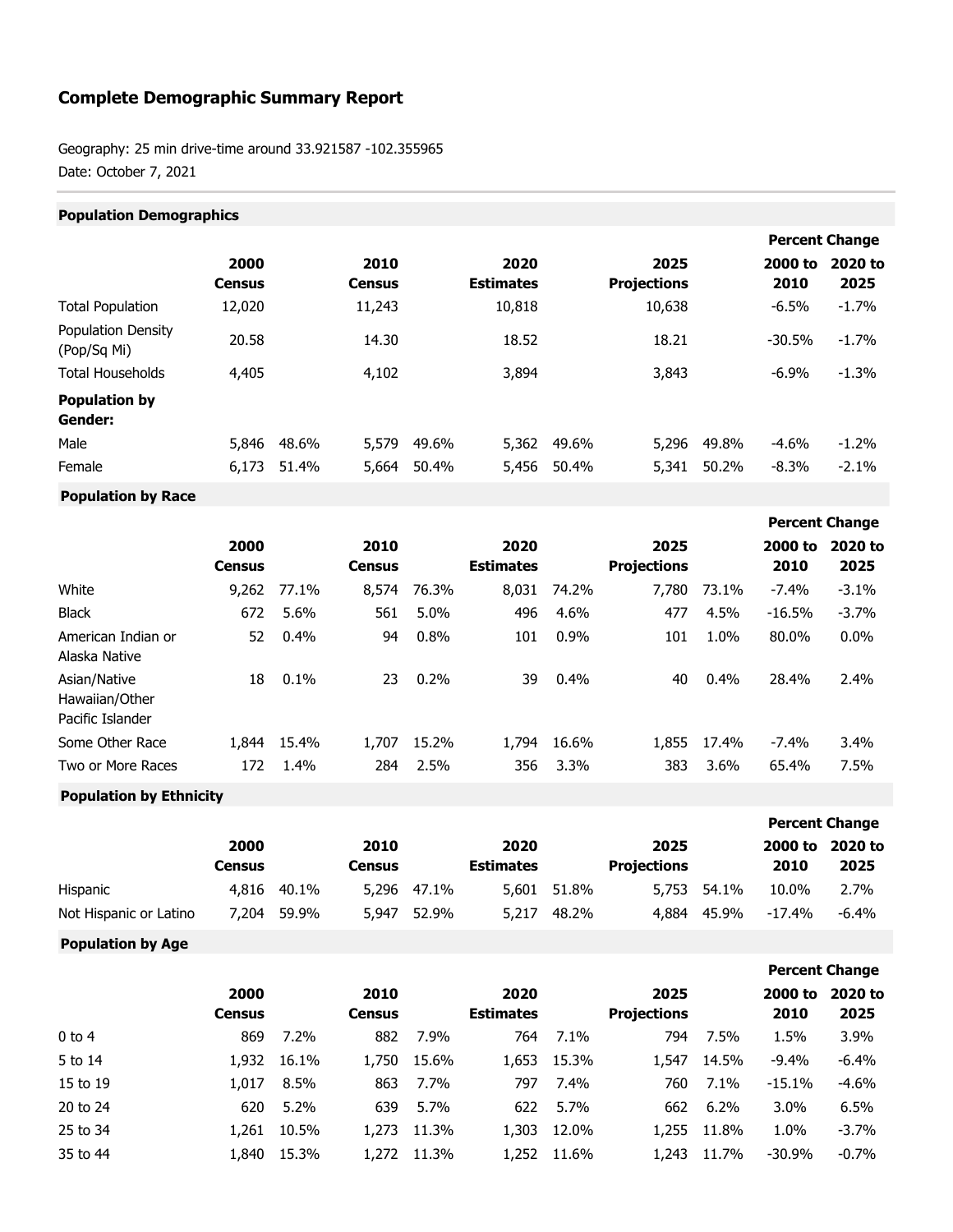|                         |                       |         |                       |       |                          |       |                            |       |                 | <b>Percent Change</b> |
|-------------------------|-----------------------|---------|-----------------------|-------|--------------------------|-------|----------------------------|-------|-----------------|-----------------------|
|                         | 2000<br><b>Census</b> |         | 2010<br><b>Census</b> |       | 2020<br><b>Estimates</b> |       | 2025<br><b>Projections</b> |       | 2000 to<br>2010 | 2020 to<br>2025       |
| 45 to 54                | 1,352                 | 11.3%   | 1,588                 | 14.1% | 1,243                    | 11.5% | 1,134                      | 10.7% | 17.5%           | $-8.8%$               |
| 55 to 64                | 1,121                 | $9.3\%$ | 1,265                 | 11.2% | 1,405                    | 13.0% | 1,295                      | 12.2% | 12.8%           | $-7.9\%$              |
| 65 to 74                | 1,005                 | 8.4%    | 909                   | 8.1%  | 947                      | 8.8%  | 1,053                      | 9.9%  | $-9.6%$         | 11.2%                 |
| 75 to 84                | 696                   | 5.8%    | 617                   | 5.5%  | 607                      | 5.6%  | 646                        | 6.1%  | $-11.3%$        | 6.5%                  |
| $85+$                   | 305                   | 2.5%    | 185                   | 1.6%  | 226                      | 2.1%  | 250                        | 2.4%  | -39.6%          | 10.2%                 |
| <b>Median Age:</b>      |                       |         |                       |       |                          |       |                            |       |                 |                       |
| <b>Total Population</b> | 36.7                  |         | 36.9                  |       | 37.1                     |       | 37.4                       |       |                 |                       |

## **Households by Income**

|                       |               |       |               |       |                  |         |                    |       |           | <b>Percent Change</b> |
|-----------------------|---------------|-------|---------------|-------|------------------|---------|--------------------|-------|-----------|-----------------------|
|                       | 2000          |       | 2010          |       | 2020             |         | 2025               |       | 2000 to   | 2020 to               |
|                       | <b>Census</b> |       | <b>Census</b> |       | <b>Estimates</b> |         | <b>Projections</b> |       | 2010      | 2025                  |
| $$0 - $15,000$        | 1,073         | 24.4% | 662           | 16.1% | 485              | 12.4%   | 381                | 9.9%  | $-38.3%$  | $-21.4%$              |
| \$15,000 - \$24,999   | 866           | 19.7% | 763           | 18.6% | 527              | 13.5%   | 452                | 11.8% | $-11.9%$  | $-14.3%$              |
| \$25,000 - \$34,999   | 656           | 14.9% | 585           | 14.3% | 475              | 12.2%   | 418                | 10.9% | $-10.8\%$ | $-12.0%$              |
| $$35,000 - $49,999$   | 736           | 16.7% | 729           | 17.8% | 648              | 16.6%   | 562                | 14.6% | $-0.9%$   | $-13.2%$              |
| \$50,000 - \$74,999   | 596           | 13.5% | 662           | 16.1% | 787              | 20.2%   | 805                | 20.9% | 11.1%     | 2.2%                  |
| \$75,000 - \$99,999   | 255           | 5.8%  | 315           | 7.7%  | 359              | $9.2\%$ | 443                | 11.5% | 23.4%     | 23.5%                 |
| $$100,000 - $149,999$ | 134           | 3.0%  | 274           | 6.7%  | 390              | 10.0%   | 493                | 12.8% | 104.0%    | 26.7%                 |
| $$150,000 +$          | 92            | 2.1%  | 112           | 2.7%  | 224              | 5.7%    | 288                | 7.5%  | 20.8%     | 28.7%                 |
| Average Hhld Income   | \$41,589      |       | \$50,070      |       | \$64,513         |         | \$74,840           |       | 20.4%     | 16.0%                 |
| Median Hhld Income    | \$28,839      |       | \$35,758      |       | \$45,309         |         | \$53,944           |       | 24.0%     | 19.1%                 |
| Per Capita Income     | \$15,241      |       | \$18,386      |       | \$23,348         |         | \$27,164           |       | 20.6%     | 16.3%                 |
| <b>Employment</b>     |               |       |               |       |                  |         |                    |       |           |                       |

|                          |                       |               |                       |               |                          |               |                            |               | <b>Percent Change</b> |                 |  |
|--------------------------|-----------------------|---------------|-----------------------|---------------|--------------------------|---------------|----------------------------|---------------|-----------------------|-----------------|--|
|                          | 2000<br><b>Census</b> | $\frac{0}{0}$ | 2010<br><b>Census</b> | $\frac{0}{0}$ | 2020<br><b>Estimates</b> | $\frac{1}{2}$ | 2025<br><b>Projections</b> | $\frac{0}{0}$ | 2000 to<br>2010       | 2020 to<br>2025 |  |
| Total Population 16+     | 9,015                 |               | 8,431                 |               | 8,234                    |               | 8,134                      |               | $-6.5%$               | $-1.2%$         |  |
| <b>Total Labor Force</b> | 5,088                 | 56.4%         | 5,192                 | 61.6%         | 5,073                    | 61.6%         | 4,946                      | 60.8%         | 2.1%                  | $-2.5%$         |  |
| Civilian, Employed       | 4,817                 | 94.7%         | 4,861                 | 93.6%         | 4,880                    | 96.2%         | 4,682                      | 94.7%         | 0.9%                  | $-4.1%$         |  |
| Civilian,<br>Unemployed  | 262                   | 5.1%          | 328                   | 6.3%          | 189                      | 3.7%          | 261                        | 5.3%          | 25.4%                 | 37.6%           |  |
| In Armed Forces          | 9                     | 0.2%          | 3.                    | $0.1\%$       | 3                        | $0.1\%$       | 3.                         | 0.1%          | $-65.4%$              | 1.3%            |  |
| Not In Labor Force       | 3,927                 | 43.6%         | 3,238                 | 38.4%         | 3,162                    | 38.4%         | 3,187                      | 39.2%         | $-17.5%$              | 0.8%            |  |
| % Blue Collar            | 2,397                 | 50.0%         | 2,504                 | 51.5%         | 2,572                    | 52.7%         | 2,474                      | 50.7%         | 4.4%                  | $-3.8%$         |  |
| % White Collar           | 2,394                 | 50.0%         | 2,358                 | 48.5%         | 2,308                    | 47.3%         | 2,208                      | 45.3%         | $-1.5%$               | $-4.3%$         |  |

| <b>Housing Units</b> |  |
|----------------------|--|
|----------------------|--|

|                                 |        |     |        |       |                  |       |                    |       | <b>Percent Change</b> |         |
|---------------------------------|--------|-----|--------|-------|------------------|-------|--------------------|-------|-----------------------|---------|
|                                 | 2000   |     | 2010   |       | 2020             |       | 2025               |       | 2000 to               | 2020 to |
|                                 | Census |     | Census |       | <b>Estimates</b> |       | <b>Projections</b> |       | 2010                  | 2025    |
| <b>Total Housing Units</b>      | 5,171  |     | 4,951  |       | 4,895            |       | 4,860              |       | $-4.3%$               | $-0.7%$ |
| Total Occupied<br>Housing Units | n/a    | n/a | 4,102  | 82.9% | 3,894            | 79.6% | 3,843              | 79.1% | n/a                   | $-1.3%$ |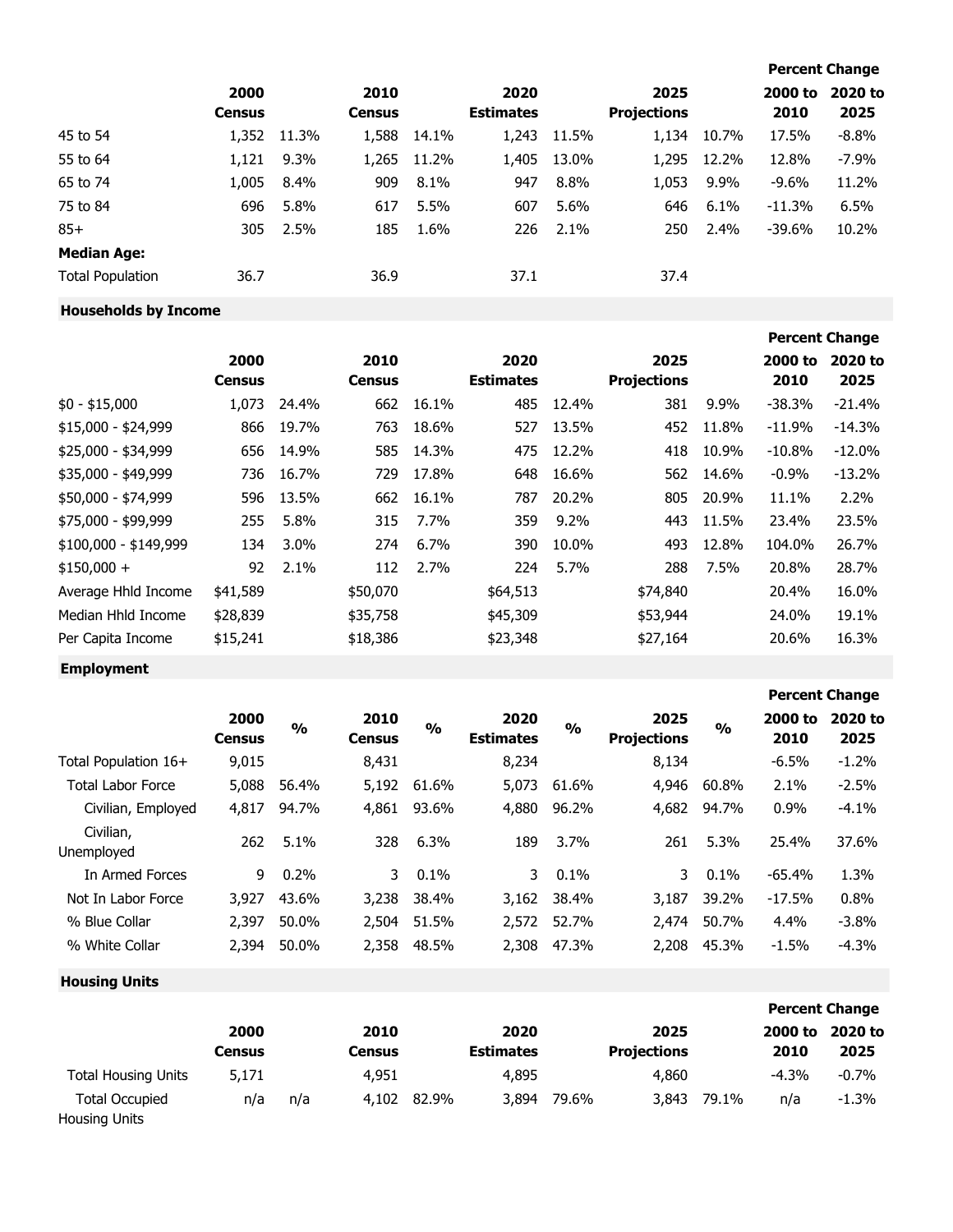|                                                     |                       |              |                       |                |                          |                |                            |                |                 | <b>Percent Change</b> |  |  |
|-----------------------------------------------------|-----------------------|--------------|-----------------------|----------------|--------------------------|----------------|----------------------------|----------------|-----------------|-----------------------|--|--|
|                                                     | 2000<br><b>Census</b> |              | 2010<br><b>Census</b> |                | 2020<br><b>Estimates</b> |                | 2025<br><b>Projections</b> |                | 2000 to<br>2010 | 2020 to<br>2025       |  |  |
| Owner Occupied:<br>Owned with a<br>mortgage or loan | n/a                   | n/a          | 1,237                 | 30.1%          | 999                      | 25.7%          | 974                        | 25.3%          | n/a             | $-2.6%$               |  |  |
| Owner Occupied:<br>Owned free and clear             | n/a                   | n/a          | 1,750                 | 42.7%          | 1,778                    | 45.6%          | 1,763                      | 45.9%          | n/a             | $-0.8\%$              |  |  |
| <b>Renter Occupied</b><br>Vacant                    | n/a<br>766            | n/a<br>14.8% | 1,116<br>849          | 27.2%<br>17.1% | 1,117<br>1,001           | 28.7%<br>20.5% | 1,106<br>1,018             | 28.8%<br>20.9% | n/a<br>10.8%    | $-1.0\%$<br>1.6%      |  |  |

**Vehicles Available**

|                                   |                       |         |                       |       |                          |         |                            |       |                 | <b>Percent Change</b> |
|-----------------------------------|-----------------------|---------|-----------------------|-------|--------------------------|---------|----------------------------|-------|-----------------|-----------------------|
|                                   | 2000<br><b>Census</b> |         | 2010<br><b>Census</b> |       | 2020<br><b>Estimates</b> |         | 2025<br><b>Projections</b> |       | 2000 to<br>2010 | 2020 to<br>2025       |
| 0 Vehicles Available              | 304                   | $6.9\%$ | 220                   | 5.4%  | 203                      | $5.2\%$ | 198                        | 5.2%  | $-27.8%$        | $-2.8%$               |
| 1 Vehicle Available               | 1,606                 | 36.5%   | 1,348                 | 32.9% | 1,282                    | 32.9%   | 1,261                      | 32.8% | $-16.1%$        | $-1.6%$               |
| 2+ Vehicles<br>Available          | 2,494                 | 56.6%   | 2,534                 | 61.8% | 2,408                    | 61.8%   | 2,384                      | 62.0% | 1.6%            | $-1.0%$               |
| Average Vehicles Per<br>Household | 1.50                  |         | 2.08                  |       | 2.07                     |         | 2.07                       |       | 40.6%           | 0.1%                  |

## **Marital Status**

|                            |                       |       |                       |         |                          |       |                            |         |                 | <b>Percent Change</b> |
|----------------------------|-----------------------|-------|-----------------------|---------|--------------------------|-------|----------------------------|---------|-----------------|-----------------------|
|                            | 2000<br><b>Census</b> |       | 2010<br><b>Census</b> |         | 2020<br><b>Estimates</b> |       | 2025<br><b>Projections</b> |         | 2000 to<br>2010 | 2020 to<br>2025       |
| Married, Spouse<br>Present | 5,284                 | 57.3% | 3,866                 | 44.9%   | 4,166                    | 49.6% | 4,088                      | 49.3%   | $-26.8%$        | $-1.9%$               |
| Married, Spouse<br>Absent  | 477                   | 5.2%  | 422                   | 4.9%    | 394                      | 4.7%  | 392                        | 4.7%    | $-11.4%$        | $-0.5%$               |
| Divorced                   | 807                   | 8.8%  | 931                   | 10.8%   | 895                      | 10.7% | 891                        | 10.7%   | 15.4%           | $-0.4%$               |
| Widowed                    | 898                   | 9.7%  | 788                   | $9.2\%$ | 674                      | 8.0%  | 662                        | $8.0\%$ | $-12.2%$        | $-1.7%$               |
| Never Married              | 1,740                 | 18.9% | 2,603                 | 30.2%   | 2,273                    | 27.1% | 2,263                      | 27.3%   | 49.6%           | $-0.4%$               |
| Age 15+ Population         | 9,218                 |       | 8,611                 |         | 8,402                    |       | 8,297                      |         | $-6.6%$         | $-1.2%$               |

## **Educational Attainment**

|                            |                       |       |                       |       |                          |         |                            |       |                 | <b>Percent Change</b> |
|----------------------------|-----------------------|-------|-----------------------|-------|--------------------------|---------|----------------------------|-------|-----------------|-----------------------|
|                            | 2000<br><b>Census</b> |       | 2010<br><b>Census</b> |       | 2020<br><b>Estimates</b> |         | 2025<br><b>Projections</b> |       | 2000 to<br>2010 | 2020 to<br>2025       |
| Grade K - 8                | 1,028                 | 13.6% | 715                   | 10.1% | 734                      | 10.5%   | 729                        | 10.6% | $-30.4%$        | $-0.6%$               |
| Grade 9 - 11               | 1,283                 | 17.0% | 784                   | 11.0% | 761                      | 10.9%   | 745                        | 10.8% | $-38.9%$        | $-2.1\%$              |
| High School<br>Graduate    | 2,197                 | 29.0% | 2,433                 | 34.2% | 2,310                    | 33.1%   | 2,263                      | 32.9% | 10.7%           | $-2.1%$               |
| Some College, No<br>Degree | 1,523                 | 20.1% | 1,505                 | 21.2% | 1,503                    | 21.5%   | 1,483                      | 21.6% | $-1.2%$         | $-1.3%$               |
| Associates Degree          | 421                   | 5.6%  | 590                   | 8.3%  | 571                      | 8.2%    | 560                        | 8.1%  | 40.1%           | $-2.1%$               |
| Bachelor's Degree          | 564                   | 7.5%  | 590                   | 8.3%  | 646                      | $9.3\%$ | 642                        | 9.3%  | 4.7%            | $-0.6%$               |
| Graduate Degree            | 252                   | 3.3%  | 297                   | 4.2%  | 314                      | 4.5%    | 313                        | 4.5%  | 17.9%           | $-0.5%$               |
| No Schooling<br>Completed  | 301                   | 4.0%  | 196                   | 2.8%  | 144                      | 2.1%    | 140                        | 2.0%  | $-35.0%$        | $-2.5%$               |
| Age 25+ Population         | 7,569                 |       | 7,109                 |       | 6,984                    |         | 6,875                      |       | $-6.1%$         | $-1.6%$               |